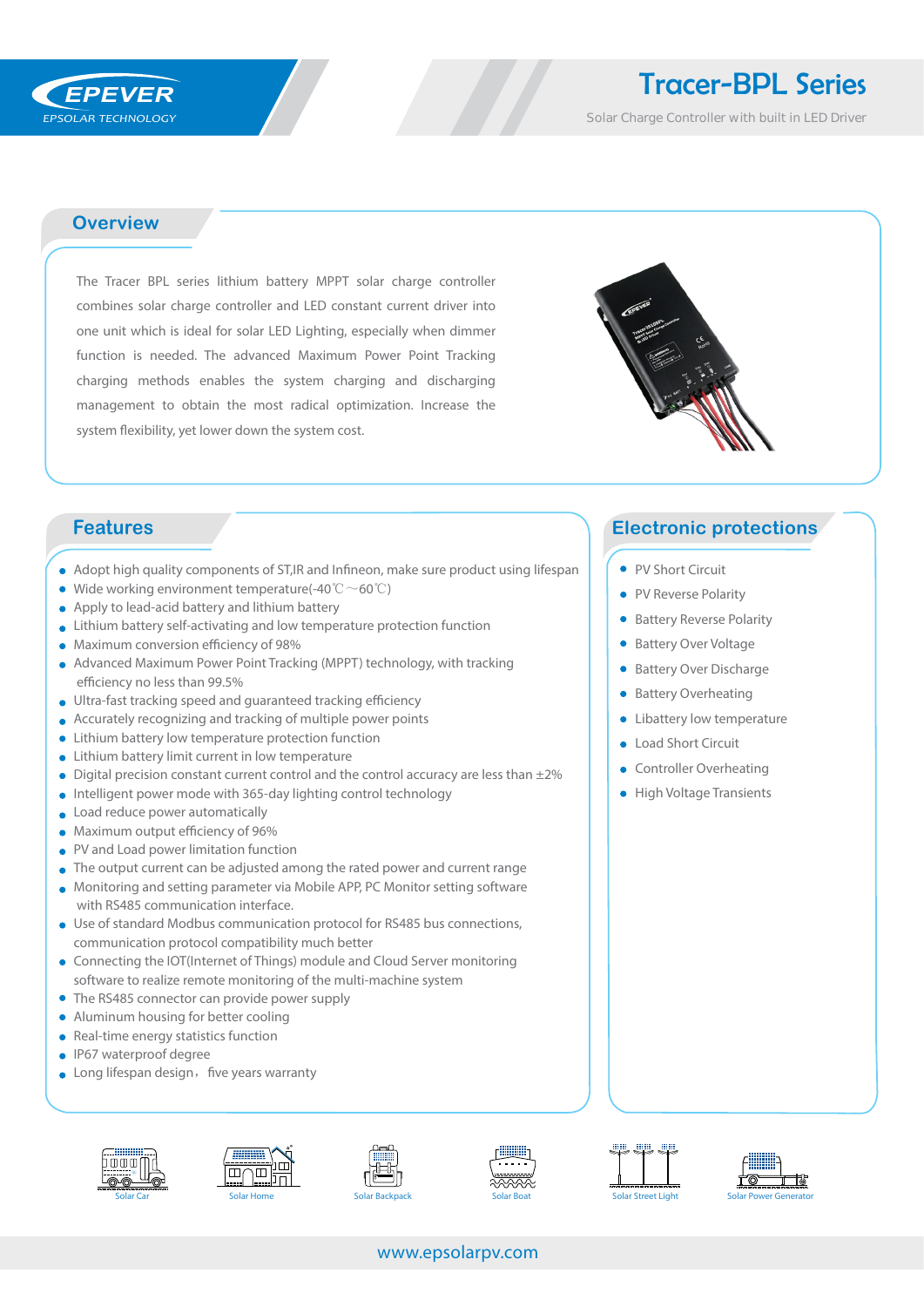# Technical Specifications

| <b>Model</b>                       |                                          |                                                                                                  |                      |                      |                                                                                            |                      | Tracer2606BPL Tracer3906BPL Tracer5206BPL Tracer2610BPL Tracer3910BPL Tracer5210BPL |  |  |  |
|------------------------------------|------------------------------------------|--------------------------------------------------------------------------------------------------|----------------------|----------------------|--------------------------------------------------------------------------------------------|----------------------|-------------------------------------------------------------------------------------|--|--|--|
| Nominal system voltage             |                                          | 12/24VDC Auto(Lithium battery do not automatic identification system voltage)                    |                      |                      |                                                                                            |                      |                                                                                     |  |  |  |
| Battery input voltage range        |                                          | $8.5 - 32VDC$                                                                                    |                      |                      |                                                                                            |                      |                                                                                     |  |  |  |
| Rated charge current ★             |                                          | 10A                                                                                              | 15A                  | 20A                  | 10A                                                                                        | <b>15A</b>           | 20A                                                                                 |  |  |  |
| Rated charge power                 |                                          | 130W/12V<br>260W/24V                                                                             | 195W/12V<br>390W/24V | 260W/12V<br>520W/24V | 130W/12V<br>260W/24V                                                                       | 195W/12V<br>390W/24V | 260W/12V<br>520W/24V                                                                |  |  |  |
| Max. PV open circuit<br>voltage    |                                          | 58V(at minimum operating environment temperature)<br>46V( at 25°C environment temperature)       |                      |                      | 95V(at minimum operating environment temperature)<br>92V( at 25°C environment temperature) |                      |                                                                                     |  |  |  |
| MPP Voltage range                  |                                          | (Battery voltage+2V) $\sim$ 36V                                                                  |                      |                      | (Battery voltage+2V) $\sim$ 72V                                                            |                      |                                                                                     |  |  |  |
| Max. output current                |                                          | 3.3A                                                                                             | 4.5A                 | 6.6A                 | 3.3A                                                                                       | 4.5A                 | 6.6A                                                                                |  |  |  |
| Max. output power                  |                                          | 100W                                                                                             | 130W                 | 200W                 | 100W                                                                                       | 130W                 | 200W                                                                                |  |  |  |
| Output voltage range               |                                          | (Max. battery voltage+2V) $\sim$ 58V                                                             |                      |                      | (Max. battery voltage+2V) $\sim$ 80V                                                       |                      |                                                                                     |  |  |  |
| Load open circuit voltage          |                                          | 58V                                                                                              |                      |                      | 80V                                                                                        |                      |                                                                                     |  |  |  |
| Load over voltage protection       |                                          | 63V                                                                                              |                      |                      | 100V                                                                                       |                      |                                                                                     |  |  |  |
| Maximum output efficiency          |                                          | 96%                                                                                              |                      |                      |                                                                                            |                      |                                                                                     |  |  |  |
| Output current control<br>accuracy |                                          | $\leq$ 2%                                                                                        |                      |                      |                                                                                            |                      |                                                                                     |  |  |  |
| <b>Battery Type</b>                |                                          | Lead-acid battery: Sealed(Default) / Gel / Flooded/User; Lithium battery:LiFePO4/ Li-NiCoMn/User |                      |                      |                                                                                            |                      |                                                                                     |  |  |  |
| Lead-a<br><u>င်း</u>               | Equalize Charging<br>Voltage             | Sealed : 14.6V/Gel: No / Flooded: 14.8V/User: 9-17V (× 2/24V)                                    |                      |                      |                                                                                            |                      |                                                                                     |  |  |  |
|                                    | <b>Boost Charging</b><br>Voltage         | Sealed : 14.4V/Gel: 14.2V/Flooded: 14.6V/User: 9-17V (× 2/24V)                                   |                      |                      |                                                                                            |                      |                                                                                     |  |  |  |
|                                    | <b>Float Charging</b><br>Voltage         | Sealed/Gel/Flooded:13.8V/User:9-17V (×2/24V)                                                     |                      |                      |                                                                                            |                      |                                                                                     |  |  |  |
|                                    | Low Voltage<br>Reconnect Voltage         | Sealed/Gel/Flooded:12.6V/User:9-17V (×2/24V)                                                     |                      |                      |                                                                                            |                      |                                                                                     |  |  |  |
|                                    | Low Voltage<br>Disconnect Voltage        | Sealed/Gel/Flooded:11.1V/User:9-17V (×2/24V)                                                     |                      |                      |                                                                                            |                      |                                                                                     |  |  |  |
| Lithium                            | <b>Boost Charging</b><br>Voltage         | LiFePO4:14.5V/ Li-NiCoMn:12.5V / User:9-17V (×2/24V)                                             |                      |                      |                                                                                            |                      |                                                                                     |  |  |  |
|                                    | Low Voltage<br>Reconnect Voltage         | LiFePO4:12.8V / Li-NiCoMn:10.5V / User:9-17V (×2/24V)                                            |                      |                      |                                                                                            |                      |                                                                                     |  |  |  |
|                                    | Low Voltage<br><b>Disconnect Voltage</b> | LiFePO4:11.1V / Li-NiCoMn:9.3V / User:9-17V (×2/24V)                                             |                      |                      |                                                                                            |                      |                                                                                     |  |  |  |